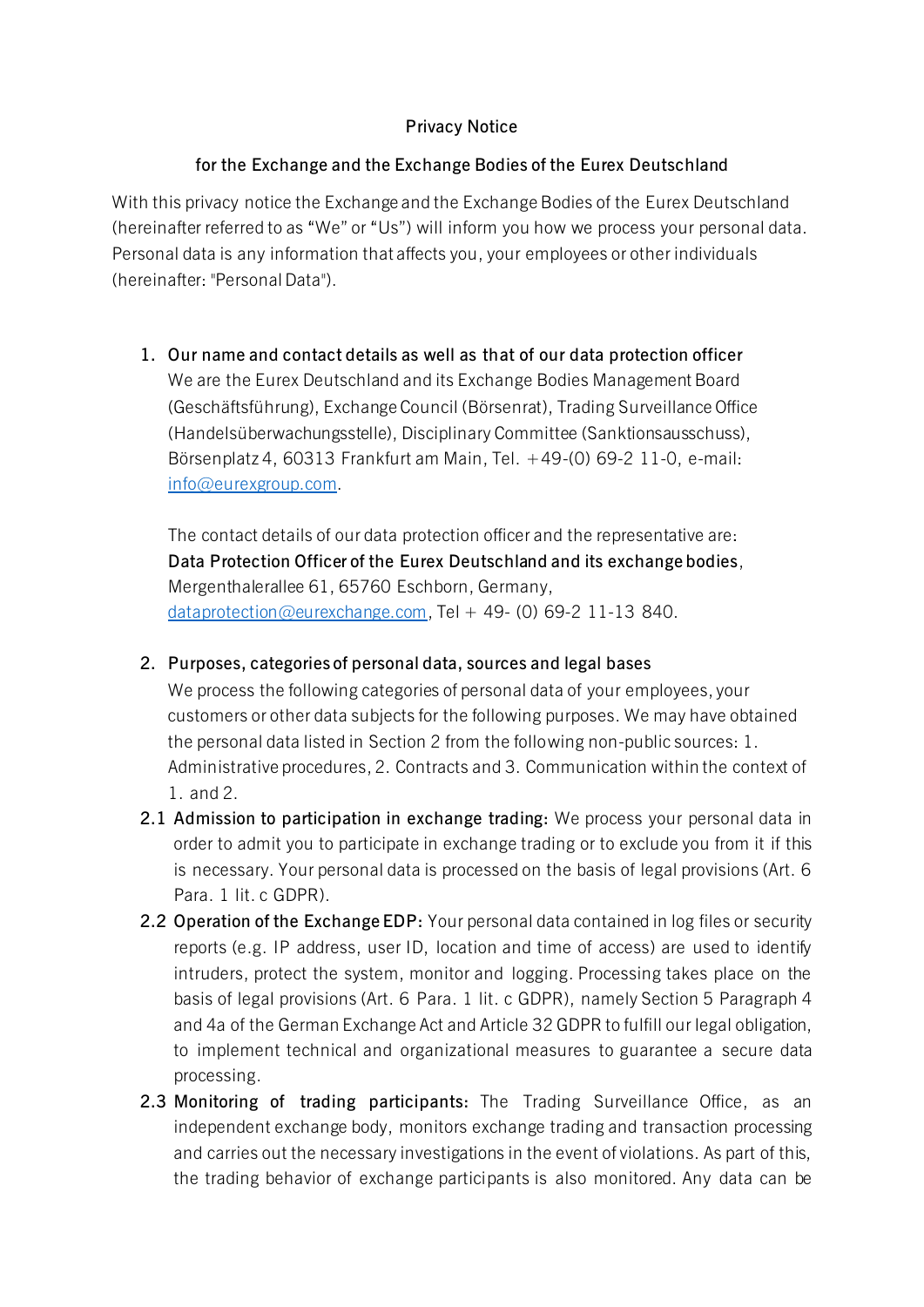transferred to another exchange in accordance with the statutory provisions if this is necessary to perform the tasks. In the event of irregularities, the Trading Surveillance Office informs the management board of the exchange of the Eurex Deutschland and the Exchange Supervisory Authority (Börsenaufsicht). Processing takes place on the basis of legal provisions (Art. 6 Para. 1 lit. c GDPR), namely Section 7 Paragraph 1 German Exchange Act.

- **2.4 Sanctions**: The Disciplinary Committee of the Eurex Deutschland punishes violations of trading participants against exchange regulations Personal data of the trading participant can be processed as part of these procedures. Processing takes place on the basis of legal provisions (Art. 6 Para. 1 lit. c GDPR), namely Section 22 German Exchange Act.
- **2.5 List of listed Trading Participants:** We keep a list of the admitted trading participants according to 2.1, which is regularly transmitted to the Exchange Supervisory Authority. The processing takes place on the basis of legal provisions (Art. 6 Para. 1 lit. c GDPR), namely Section 19 Paragraph 11 German Exchange Act.
- **2.6 Access to the Exchange EDP:** To enable access to the Exchange EDP, trading participants are assigned individual user IDs and passwords that guarantee the integrity and confidentiality of the systems. Processing takes place on the basis of legal provisions (Art. 6 Para. 1 lit. c GDPR), namely Section 5 Paragraph 4 and 4a of the German Exchange Act and Article 32 GDPR to fulfil our legal obligation, to implement technical and organizational measures to guarantee a secure data processing.
- **2.7 Admission to visit the exchange:** We process your personal data in order to allow you to visit the premises of the Eurex Deutschland (without the right to participate in trading) or to exclude it if this is necessary. Your personal data is processed on the basis of legal provisions (Art. 6 Para. 1 lit. c GDPR).
- **2.8 Telephone recording:** In order to fulfil our legal task of ensuring the orderly trading and processing of exchange transactions, we record incoming and outgoing calls for certain telephone connections as announced by the circulars. This personal data is only used for the aforementioned purposes. In such cases, data collected can be passed on to the bodies named in Section 10 Paragraph 1 Sentence 3 German Exchange Act, insofar as knowledge of this data is necessary for these bodies to perform their tasks. The records will be deleted after ten years at the latest. The processing of your personal data is necessary for the performance of our task in the public interest (Art. 6 Para. 1 lit. e GDPR in conjunction with German Exchange Act and Exchange Rules of the Eurex Deutschland). You have the right to object to the processing of your personal data at any time for reasons that arise from your particular situation (Art. 21 Para. 1 GDPR).
- **2.9 Recording and reporting of transactions:** As the operator of the trading venue, we keep the relevant data on all orders for financial instruments that are communicated via the respective system available to the responsible authorities for at least five years. The records contain the relevant data that represent the characteristics characteristic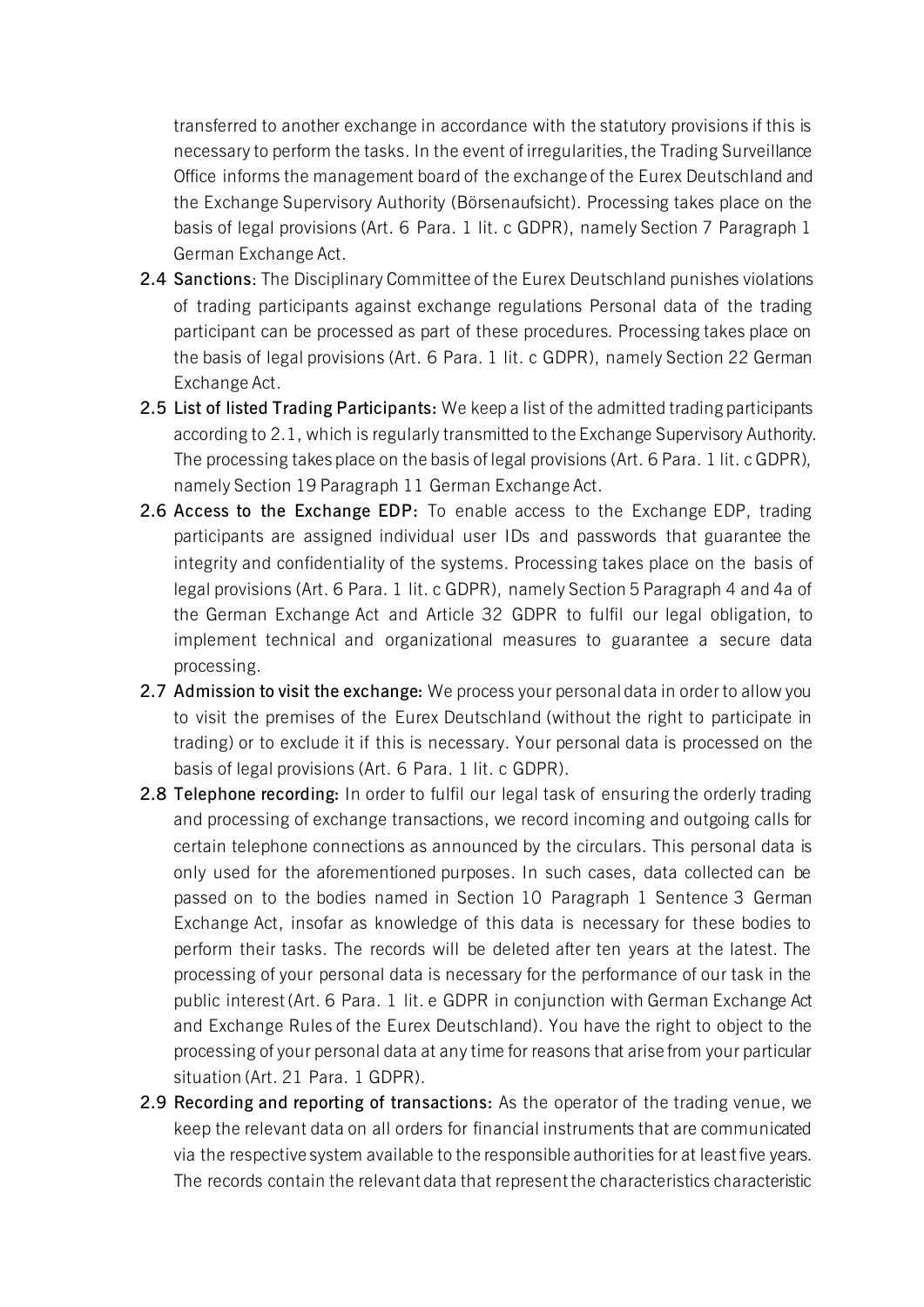of the order, including those that link an order to the resulting transaction or transactions and the details thereof in accordance with Article 26 paragraphs 1 and 3 Regulation (EU) No. 600/2014 are transmitted. The processing takes place on the basis of legal regulations (Art. 6 Para. 1 lit. c GDPR), namely Article 25 Paragraph 2 Regulation (EU) No. 600/2014.

- **2.10 Settlement and clearing of transactions:** Pursuant to Section 20 Paragraph 1 of the Exchange Rules for Eurex Deutschland the netting of rights and liabilities (settlement) of transactions concluded at Eurex Deutschland shall be executed by Eurex Clearing AG. The fulfilment of the transactions concluded at Eurex Deutschland shall be carried out by Clearstream Banking AG, SIX SIS AG, Euroclear UK & Ireland. The Management Board of Eurex Deutschland shall define for each derivative transaction via which institute it can be settled. The processing takes place on the basis of legal regulations (Art. 6 Para. 1 lit. c GDPR).
- **2.11 Contact:** We process your personal data (such as name, email or telephone number), which you provide to us when you may contact us, especially via hotlines, to answer and process your request. The legal basis of processing your personal data is our legitimate interests (Art. 6 Para. 1 lit. f GDPR) in answering your request.
- **2.12 Member administration:** We process your personal data (such as name, address or position) if you are a member of an exchange body, e.g. in the Exchange Council, in the Disciplinary Committee, in the Trading Surveillance Office or in the management board. The processing takes place on the basis of contracts (Art. 6 Para. 1 lit. b GDPR) or legal provisions (Art. 6 Para. 1 lit. c GDPR).
- **2.13 Market Makers; Designated Sponsors; Best Services Provider; Specialists:** Personal data can be processed as part of the commissioning and monitoring of trading participants to whom certain functions are assigned during exchange trading. The processing takes place on the basis of contracts (Art. 6 Para. 1 lit. b GDPR) or legal provisions (Art. 6 Para. 1 lit. c GDPR).

#### **3. Automated individual decisions**

We do not make automatic decisions that are based solely on automated processing, including profiling, and that have a legal negative impact on you or could significantly affect you in a similar manner.

#### **4. Disclosure of personal data to third parties**

Any transfer of Personal Data that you provide to us to EU service providers (e.g. for purposes of IT hosting, operation, visitor management and support), is based on prior signed data processing agreements according to GDPR requirements.

If we transfer Personal Data that you provide to us to third parties that are located outside the European Union (e.g. in the US), We use so-called EU Model Clauses (see EU Model Clauses under http://ec.europa.eu/justice/dataprotection/international-transfers/transfer/index\_en.htm) or use other appropriate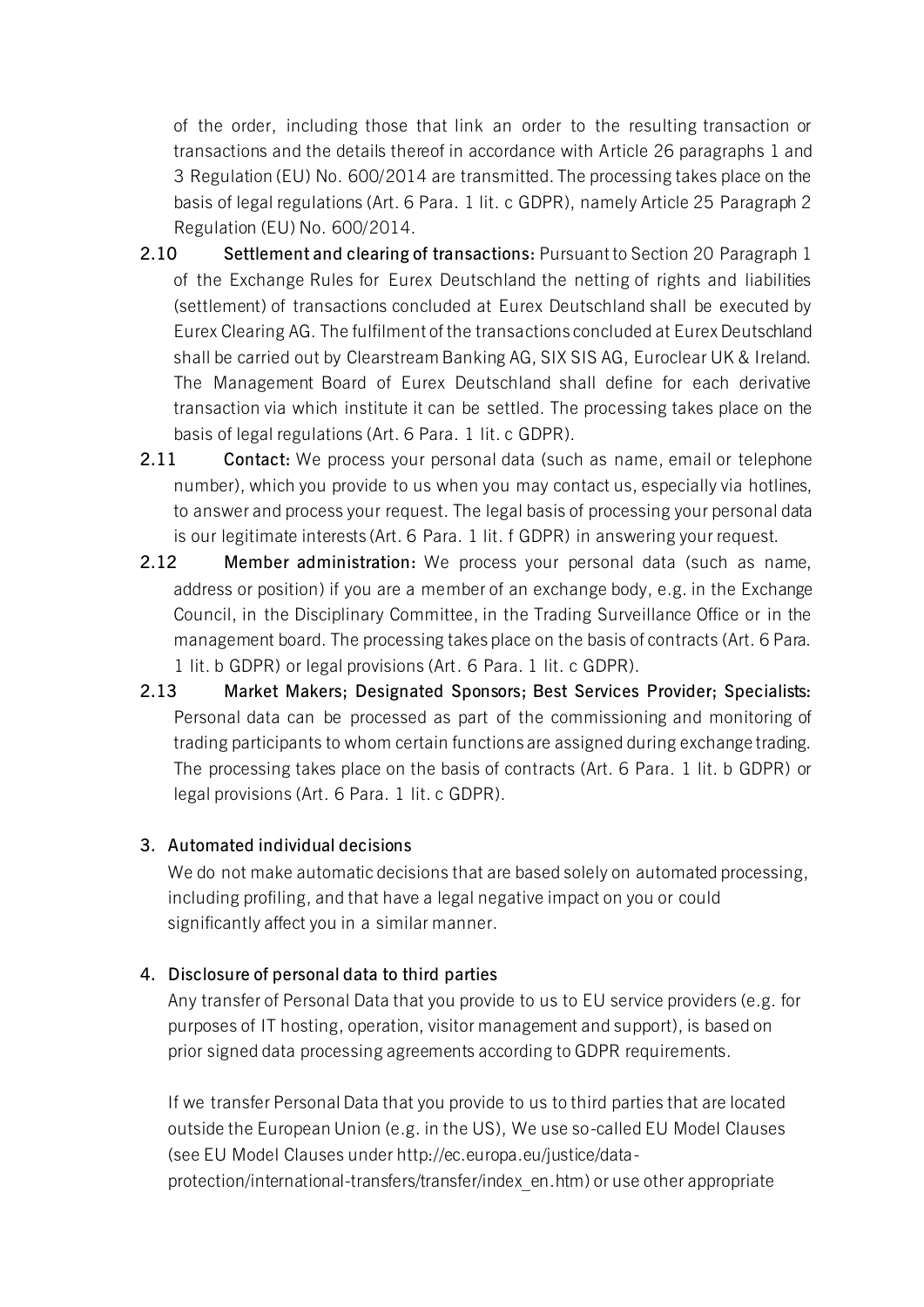safeguards if there is no adequacy decision by the European Commission for such country.

We may transfer your Personal Data to public authorities where this is required by the applicable law (e.g. the German Exchange Act (Börsengesetz) or the German Securities Trading Act (Wertpapierhandelsgesetz). A transfer of your Personal Data is also permitted if there is a suspicion of a criminal offence or the abuse of our services. In this event, we shall be entitled to transfer your Personal Data to the criminal prosecution authority.

### **5. Retention periods**

The retention period of personal data depends on the purpose of the processing. We will collect personal data in accordance with no. 2. as long as (i) as required for the respective purpose and / or (ii) according to the applicable statutory retention periods. We keep the personal data provided by you for as long as necessary to carry out our business or administrative relationship with you or your company, plus the retention periods that are required by law (e.g. due to tax regulations).

### **6. Rights of the individual (including the right to object)**

According to the applicable data protection law, you have the right:

- To request information, correction and / or deletion of your personal data
- to request the restriction of the processing of your personal data
- tell us that you do not want to receive promotional information; and
- (under certain circumstances) to request that certain personal data be transferred to you or to third parties, which you can initiate by contacting us under the above-mentioned contact information.

Furthermore, you have the right to object to us at any time that your personal data will be processed for the purposes of our legitimate interests. You can find more information on these legitimate interests in Section 2.

Insofar as the processing of personal data is based on your consent, you are entitled to withdraw your consent without this affecting the lawfulness of our previously based processing. To exercise the rights of the data subject, you can contact us, as set out in Section 1 above.

You can lodge a complaint with a data protection authority about our processing of your personal data or a possible violation of applicable data protection laws, in particular in the EU member state in which you have your regular residence or work or in which data protection law has been violated.